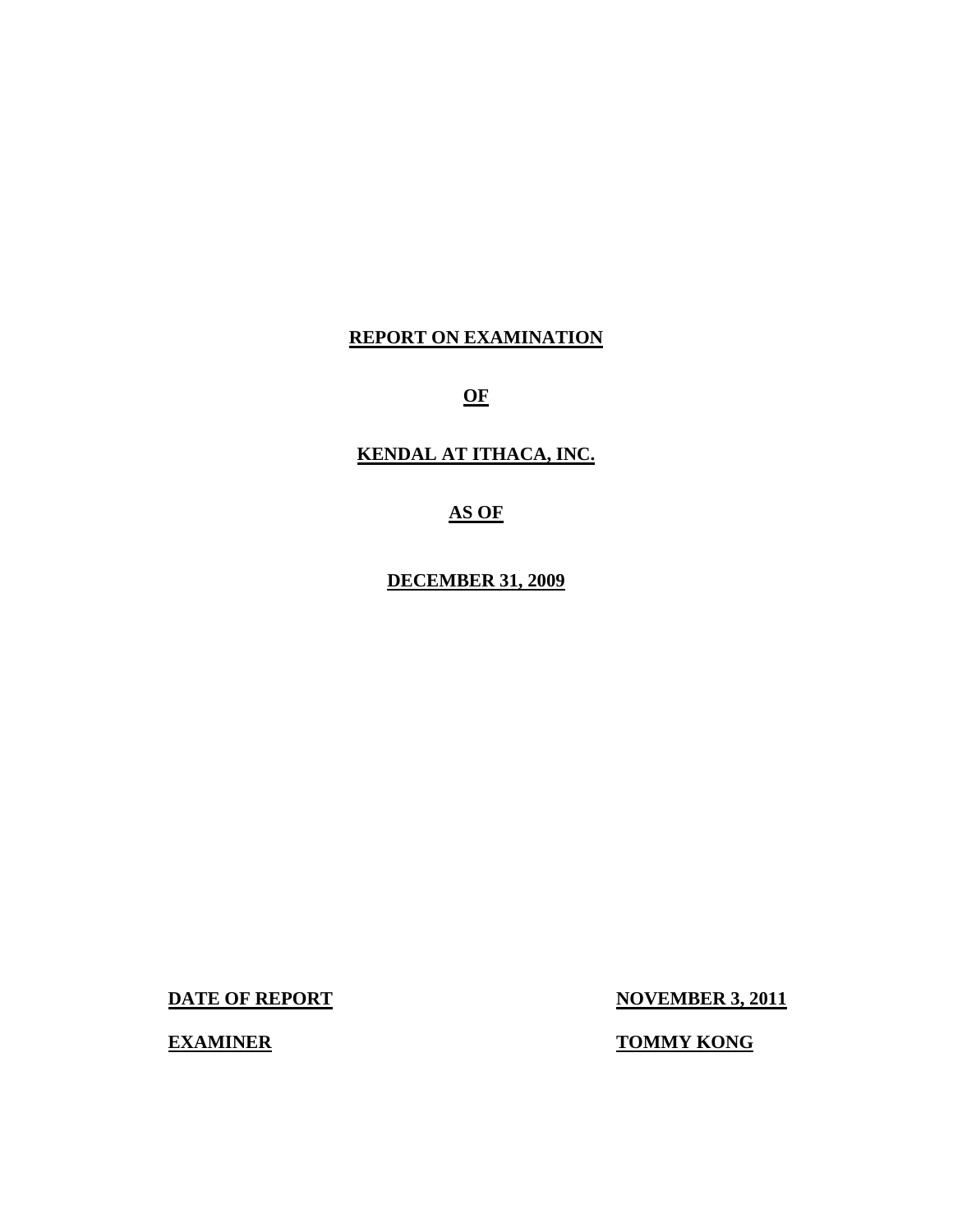## **TABLE OF CONTENTS**

## **ITEM NO. PAGE NO.**

|    | Scope of the examination                                                                                                                                                  | $\overline{2}$           |
|----|---------------------------------------------------------------------------------------------------------------------------------------------------------------------------|--------------------------|
| 2. | Description of the Community                                                                                                                                              | 3                        |
|    | Management and controls<br>А.<br>Holding company system<br>В.<br>Occupancy rates<br>C.<br>Disaster recovery/business continuity plans<br>D.<br>Disclosure statement<br>Е. | 6<br>9<br>10<br>11<br>11 |
| 3. | <b>Financial statements</b>                                                                                                                                               | 14                       |
|    | A. Balance sheet                                                                                                                                                          | 14                       |
|    | B. Statement of revenue, expenses and change in<br>actuarial surplus                                                                                                      | 15                       |
| 4. | Compliance with prior report on examination                                                                                                                               | 17                       |
| 5. | Summary of comments and recommendations                                                                                                                                   | 18                       |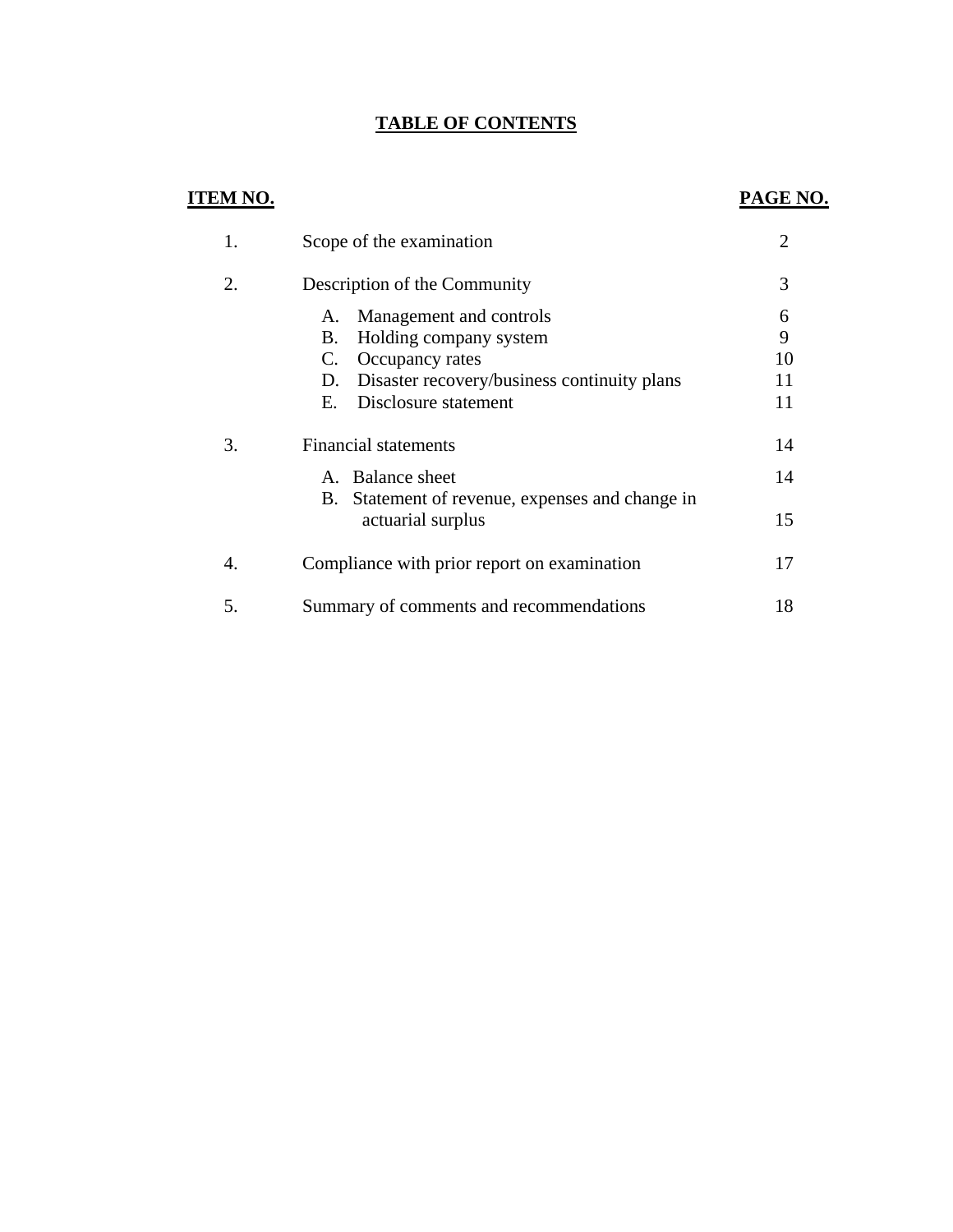

## NEW YORK STATE DEPARTMENT<sub>of</sub> FINANCIAL SERVICES

Andrew M. Cuomo **Benjamin M. Lawsky** Governor **Superintendent** Superintendent Superintendent Superintendent Superintendent Superintendent Superintendent

November 3, 2011

Honorable Benjamin M. Lawsky Superintendent of Financial Services Albany, New York 12257

Sir:

Pursuant to the requirements of the New York Insurance Law, and acting in accordance with the instructions contained in Appointment Number 30530, dated May 20, 2010, attached hereto, I have made an examination of Kendal at Ithaca, Inc., a not-for-profit continuing care retirement community licensed pursuant to the provisions of Article 46 of the New York Public Health Law, as of December 31, 2009, and respectfully submit the following report thereon.

The examination was conducted at the home office of Kendal at Ithaca, Inc. located at 2230 North Triphammer Road, Ithaca, New York.

Wherever the designations the "Community" or "Kendal" appear herein, without qualification, they should be understood to indicate Kendal at Ithaca, Inc.

Wherever the designation the "Department" appears herein, without qualification, it should be understood to indicate the New York State Department of Financial Services.

It should be noted that the New York State Department of Insurance merged with the New York State Banking Department on October 3, 2011 to become the New York State Department of Financial Services.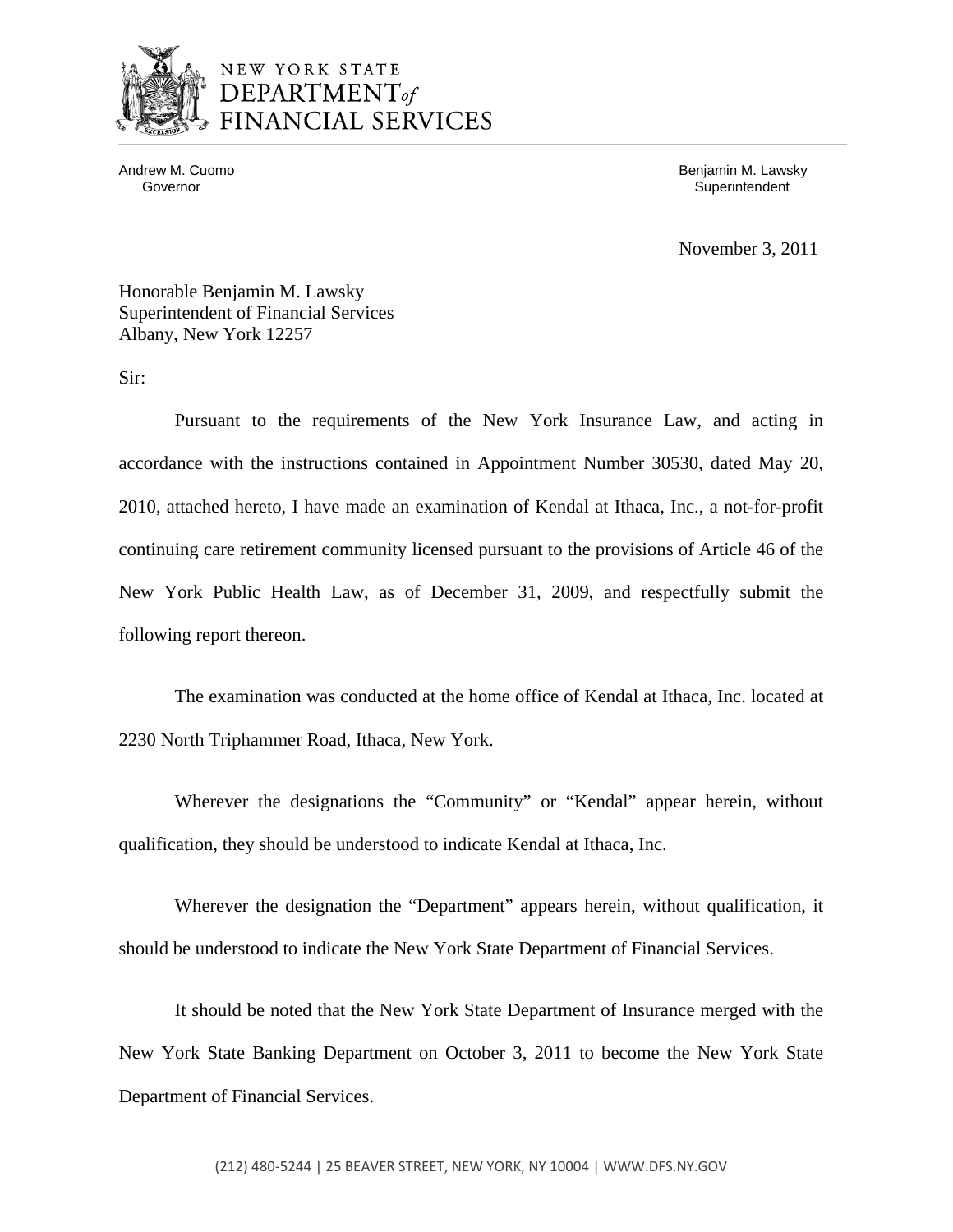#### 1. **SCOPE OF THE EXAMINATION**

The previous examination was conducted as of December 31, 2005. This examination covered the four-year period from January 1, 2006 through December 31, 2009. Transactions occurring subsequent to this period were reviewed where deemed appropriate by the examiner.

Representatives of the New York State Department of Financial Services and the New York State Department of Health conducted a site survey of the Community's facility on June 30, 2010, pursuant to the requirements of Section 4614(1) of the New York Public Health Law.

The examination comprised a verification of the assets and liabilities of the Community as of December 31, 2009, in accordance with generally accepted accounting principles ("GAAP"), as modified by the Department pursuant to Department Regulation No. 140 (11 NYCRR 350), a review of income and disbursements deemed necessary to accomplish such verification, and utilized, to the extent considered appropriate, work performed by the Community's independent certified public accountants and independent actuary. It is noted that the balance sheet included herein was reported as of December 31, 2008, on a statutory actuarial basis, pursuant to Department Regulation No. 140 (11 NYCRR 350).

A review was also made of the following items:

Community documents Compliance with By-laws Occupancy levels Financial documents Board of Directors' minutes of meetings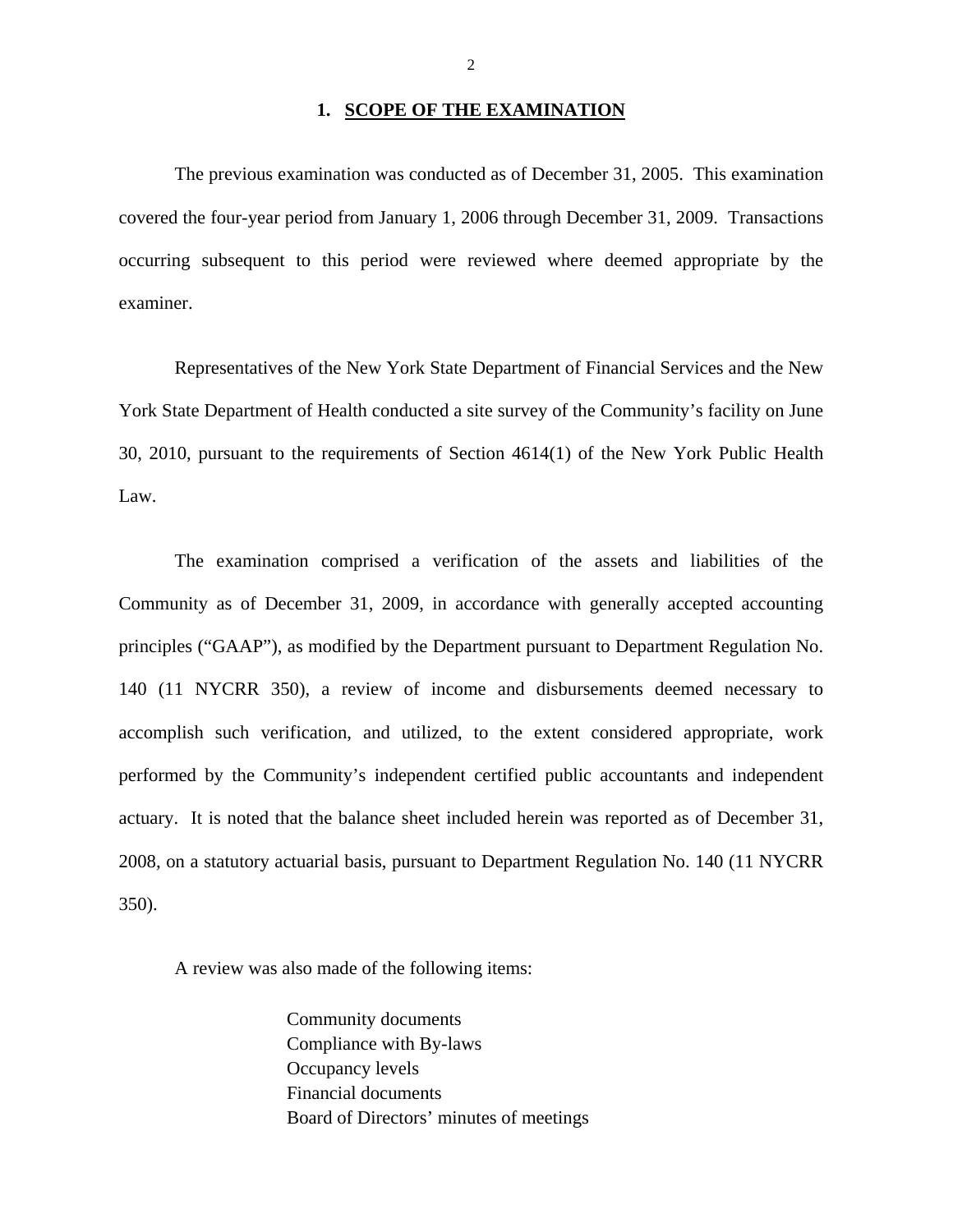This report on examination is confined to financial statements and comments on those matters which involve departures from laws, regulations or rules, or which are deemed to require explanation or description.

There were no comments or recommendations in the prior report on examination.

#### **2. DESCRIPTION OF THE COMMUNITY**

The Community was formed on June 3, 1992. Kendal is a continuing care retirement community (CCRC) as defined in Article 46 of the New York Public Health Law. The Community received a Certificate of Authority from the New York State Continuing Care Retirement Community Council and commenced operations on December 26, 1995. Kendal is a New York State not-for-profit organization and is a tax-exempt organization per Section 501(c)(3) of the Internal Revenue Code.

 independently. The Community consists of two hundred twelve (212) independent living Kendal is designed for older adults who are in good physical health and able to live units ranging from studios to two-bedroom units with a den and a seventy-one (71) bed health center consisting of a thirty-six (36) bed adult care facility and a thirty-five (35) bed skilled nursing facility. In addition, the Community includes such common areas as dining rooms, lounges, a health club, a beauty/barber shop, library, auditorium, and administrative areas.

The Community provides residents with a continuum of services, including independent living, adult care and skilled nursing home care. As a condition precedent to providing these services, the Community enters into a lifecare contract with each prospective resident that sets forth the responsibilities of both parties. For the right to occupy, use the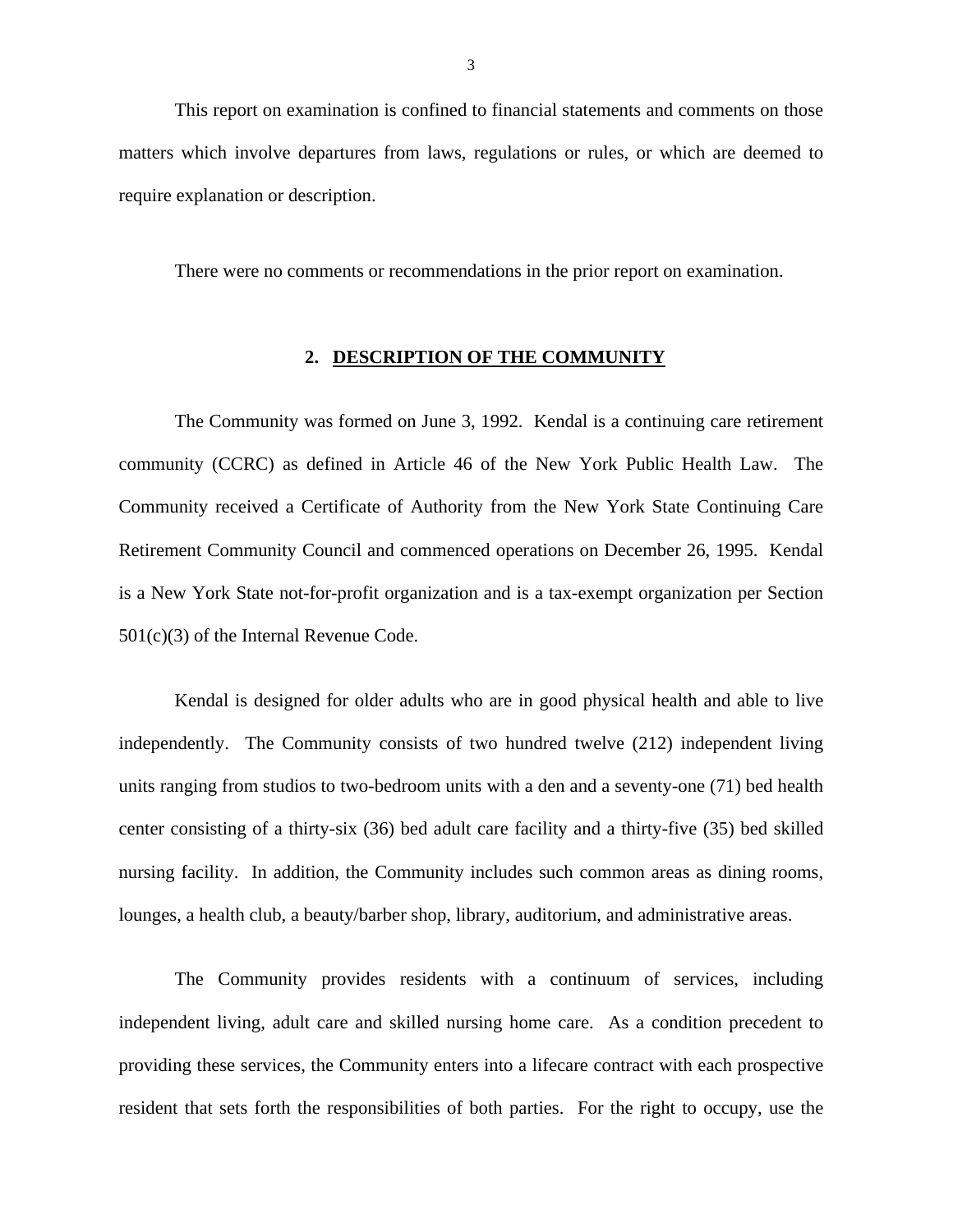living accommodations and utilize the services of the Community, each resident is required to pay an entrance fee and monthly service fee based on the size and type of living unit and the number of occupants.

The following is a description of the three types of lifecare contracts offered to prospective residents by the Community:

#### **Lifecare**

The Lifecare contract provides personal care and nursing care. The entrance fee is due in two installments. Ten percent (10%) of the entrance fee is due when the contract is signed, with the remainder to be paid on or before the occupancy date. During the first 90 days, the entrance fee collected by the Community is fully refundable if the resident terminates the contract for any reason. After the 90-day period, the refund will be reduced by 2% for each month or fraction thereafter, as well as a 4% administrative fee and any cost incurred by the Community, at the request of the resident, until the refund amount reaches zero.

#### 50% Return of Capital Lifecare

The 50% Return of Capital Lifecare contract has the same healthcare provisions as the Lifecare contract. The entrance fee for this contract is higher compared to the Lifecare contract and is due in two installments. Ten percent (10%) of the entrance fee is due when the contract is signed, with the remainder to be paid on or before the occupancy date. During the first 90 days, the entrance fee collected by the Community is fully refundable if the resident terminates the contract for any reason. After the 90-day period, the refund will be reduced by 2% for each month or fraction thereafter, as well as a 4% administrative fee, until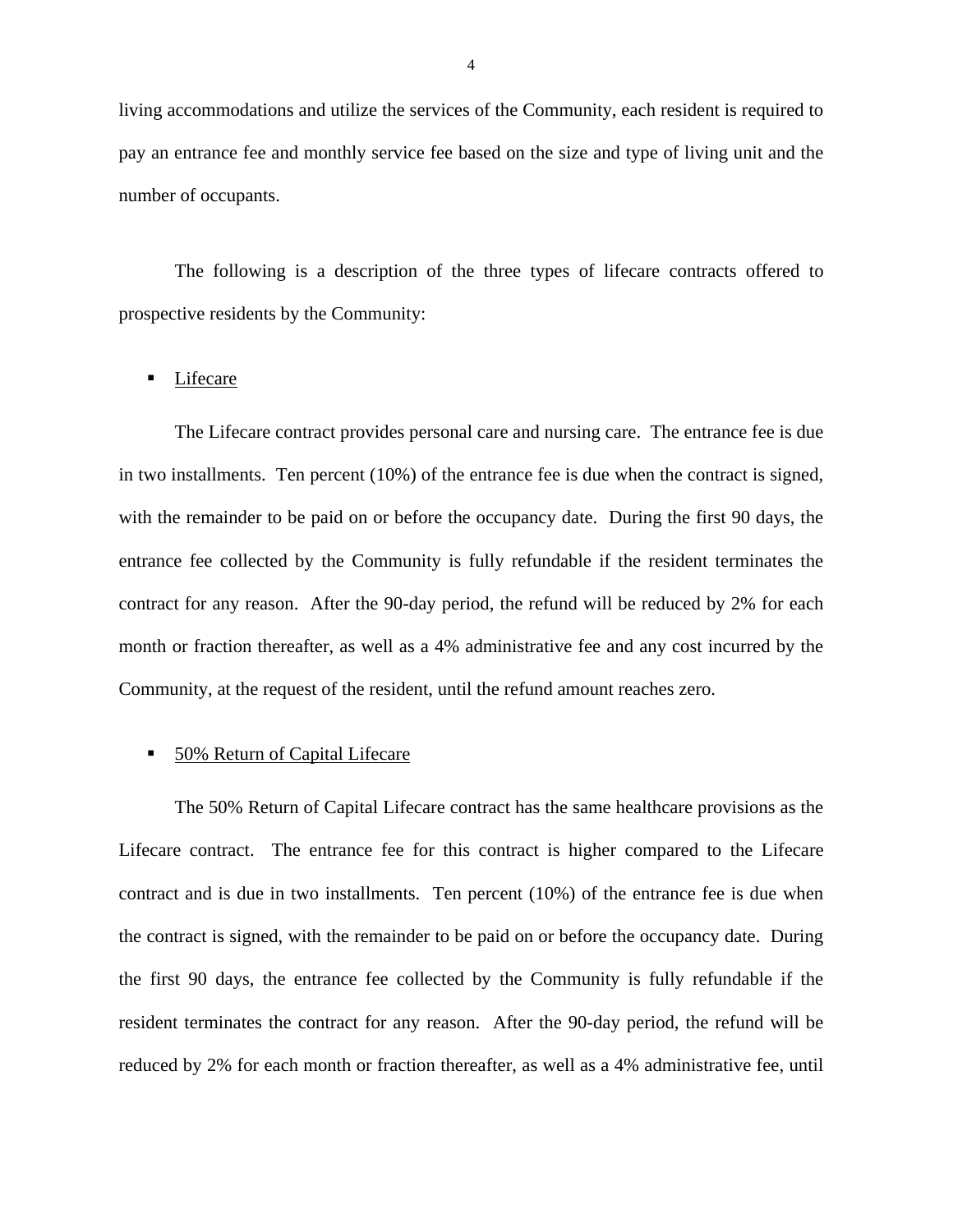the refund amount reaches 50% of the entrance fee. Any cost incurred by the Community, at the request of the resident, could reduce the refund amount below 50% of the entrance fee.

#### Modified Continuing Care

The Modified Continuing Care contract provides limited skilled nursing care, compared to the other two Lifecare contracts. This contract includes 100 days of prepaid skilled nursing care. Days in the skilled nursing facility which are paid under Medicare do not count towards the 100 prepaid days. After 100 days in the skilled nursing facility, the resident pays, for up to 3 years, the Community's per diem for services received. After 3 years, the resident no longer has to pay the per diem and skilled nursing care will be covered at no charge.

The entrance fee for this contract is lower than the Lifecare contract and, like the other two contracts, is due in two installments. Ten percent (10%) of the entrance fee is due when the contract is signed, with the remainder to be paid on or before the occupancy date. During the first 90 days, the entrance fee collected by the Community is fully refundable if the resident terminates the contract for any reason. After the 90-day period, the refund will be reduced by 2% for each month or fraction thereafter, as well as a 4% administrative fee and any cost incurred by the Community, at the request of the resident, until the refund amount reaches zero.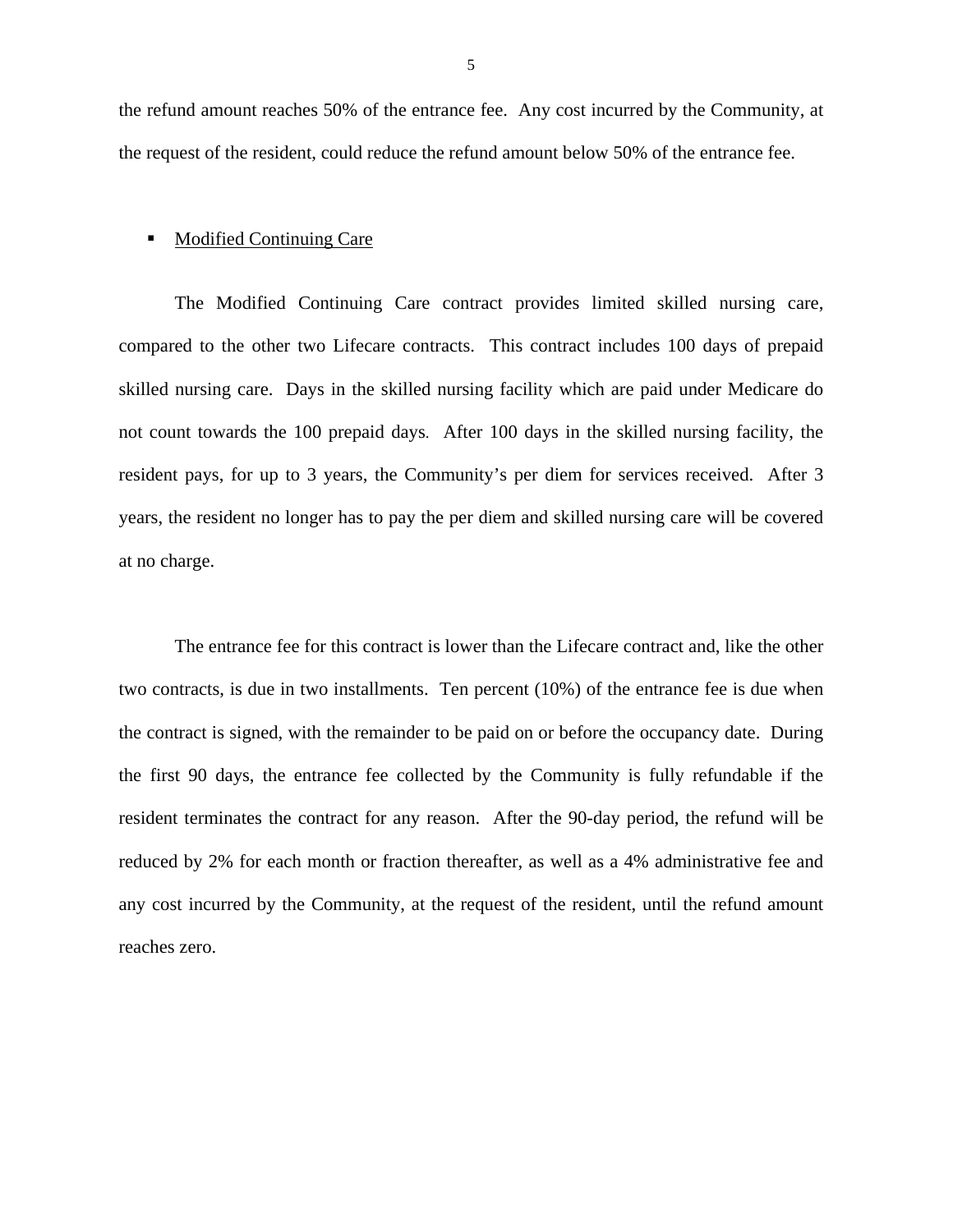#### <span id="page-7-0"></span>A. Management and Controls

Pursuant to the Community's Charter and By-laws, management of the Community is vested in a Board of Directors comprised of no less than ten (10) and no more than twenty (20) members.

As of December 31, 2009, the Community's Board of Directors was comprised of nineteen (19) members as follows:

#### Name

#### Martha Armstrong Ithaca, New York

James A. Brown Ithaca, New York

Janet L. Corson-Rikert Ithaca, New York

Harold D. Craft Berkshire, New York

Henrik N. Dullea Ithaca, New York

Shirley M. Durfee Ithaca, New York

Gerald A. Kinchy Milan, Pennsylvania

John A. Krout Ithaca, New York

David K. McNiff Ithaca, New York

Susan Nohelty Ithaca, New York

Mary George Opperman Ithaca, New York

#### Principal Affiliation

Vice President & Director, Tompkins County Area Development

Executive Director, United Way of Tompkins County

Director of Gannett Health Center, Cornell University

VP Emeritus & Senior University Consultant, Cornell University

Vice President for University Relations Emeritus, Cornell University

Resident, Kendal at Ithaca, Inc.

Chairman of the Board, Kendal at Ithaca, Inc.

Professor of Gerontology, Ithaca College

Board Treasurer, Kendal at Ithaca, Inc.

Vice President for Patient Services, Cayuga Medical Center

Vice President for Human Resources, Cornell University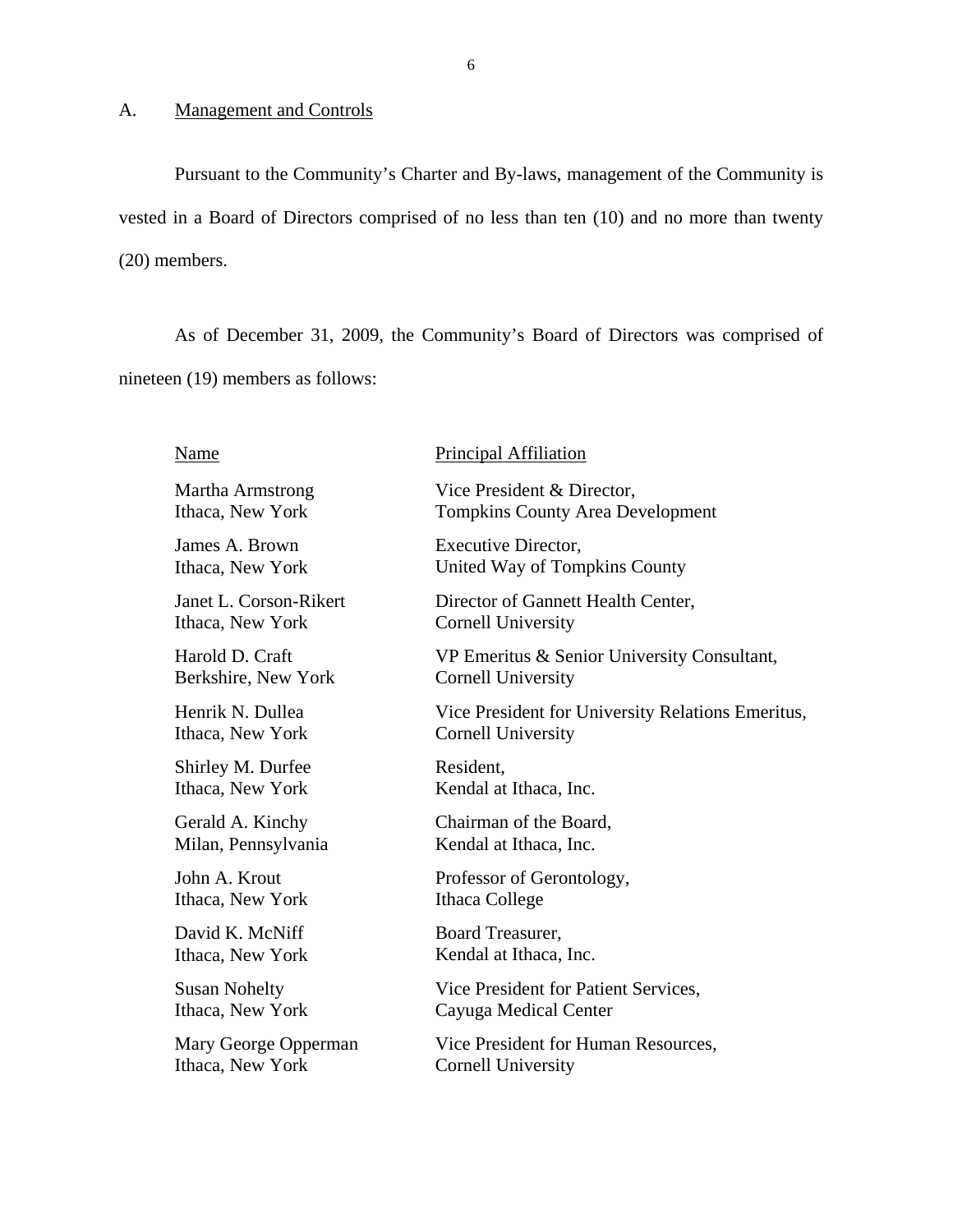| Name                               | <b>Principal Affiliation</b>                                                                                  |
|------------------------------------|---------------------------------------------------------------------------------------------------------------|
| Hannah Richter                     | Director,                                                                                                     |
| Genoa, New York                    | Kendal at Ithaca, Inc.                                                                                        |
| John B. Rudd                       | Vice President of Finance/CFO,                                                                                |
| Ithaca, New York                   | Cayuga Medical Center                                                                                         |
| Tanya Saunders<br>Ithaca, New York | Assistant Provost and Dean of the Division<br>of Interdisciplinary & International Studies,<br>Ithaca College |
| Carol U. Sisler                    | Resident,                                                                                                     |
| Ithaca, New York                   | Kendal at Ithaca, Inc.                                                                                        |
| James S. Spero                     | Board Secretary,                                                                                              |
| Ithaca, New York                   | Kendal at Ithaca, Inc.                                                                                        |
| Donald S. Stewart                  | Executive VP & Senior Trust Officer,                                                                          |
| Ithaca, New York                   | <b>Tompkins Trust Company</b>                                                                                 |
| <b>Mark Travis</b>                 | Owner/Developer,                                                                                              |
| Ithaca, New York                   | Ithaca Rentals and Renovations, Inc.                                                                          |
| William D. White                   | Vice Chairman,                                                                                                |
| Ithaca, New York                   | Kendal at Ithaca, Inc.                                                                                        |

The Board of Directors is required to meet at least on a quarterly basis each year, of which one (1) of the meetings is designated as the annual meeting of the Board of Directors. Unless the Board designates a different date, the annual meeting is to take place on the third Wednesday of March of each year. Special meetings of the Board of Directors may be called by the Chairman of the Board or by any three (3) directors.

The Community incorrectly reported in its filed 2009 annual statement, a Board member whose term did not begin until April 1, 2010.

It is recommended that the Community report in its filed annual statements only those Board members who are actually on the Board of Directors as of the filing date of the annual statement.

7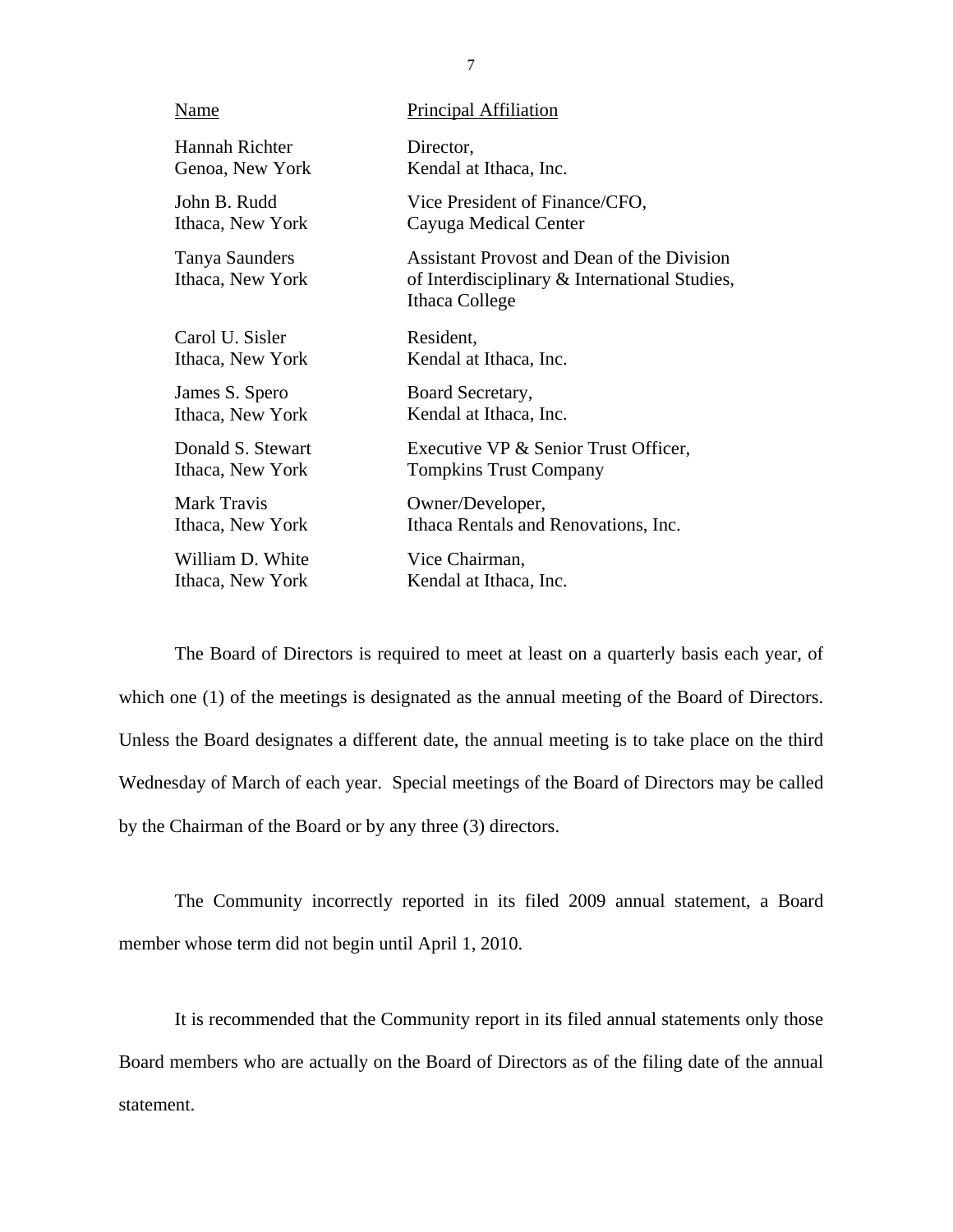A review of the minutes of the meetings of the Board of Directors during the examination period revealed that the meetings were generally well attended with all board members attending at least one-half of the meetings that they were eligible to attend.

The officers of the Community as of December 31, 2009 were as follows:

Name Title

Gerald A. Kinchy William D. White Daniel Governanti James S. Spero David K. McNiff

Board Chairman Board Vice Chairman Executive Director/CEO Board Secretary Board Treasurer Annie E. Wall Director of Finance/CFO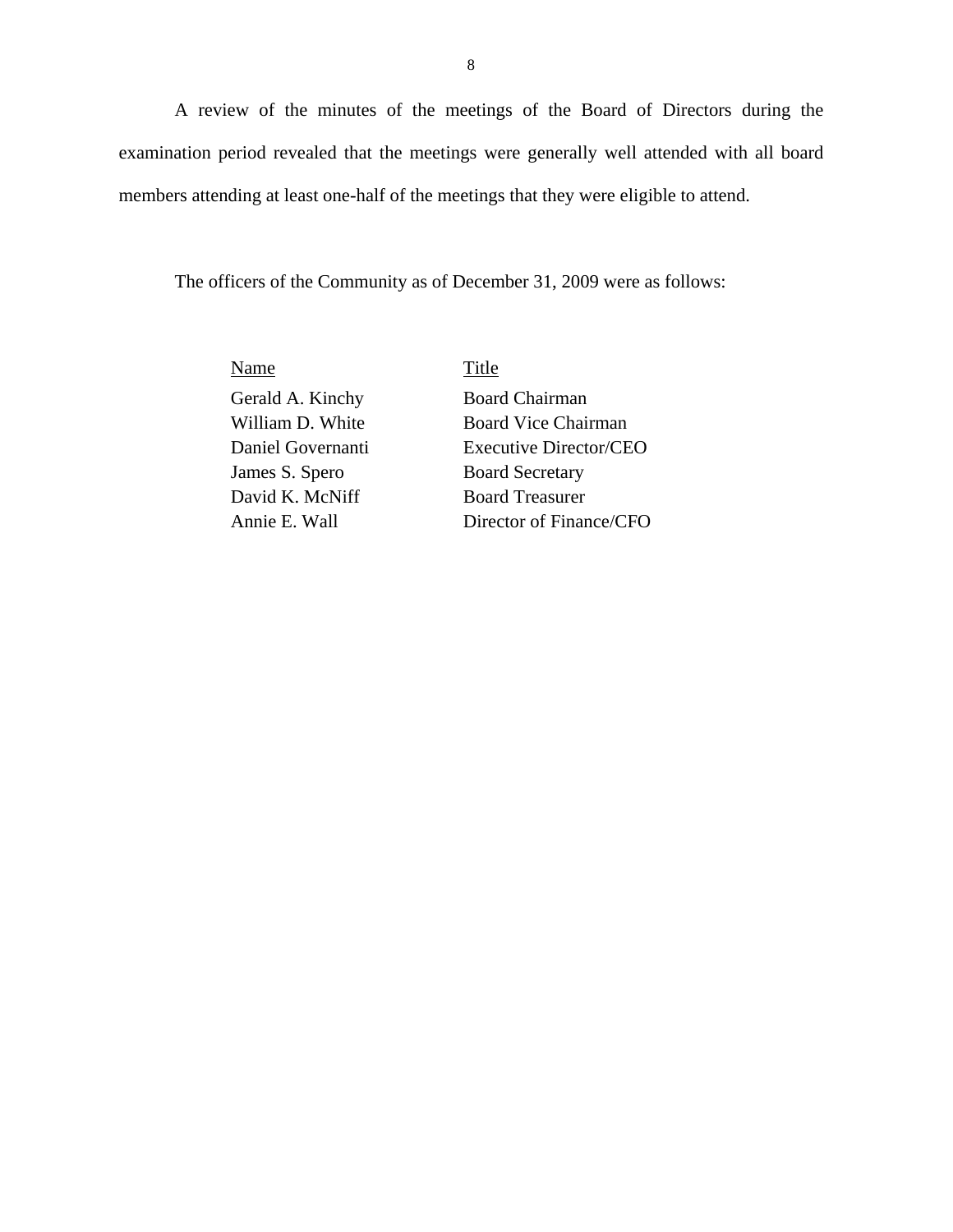#### <span id="page-10-0"></span>B. Holding Company System

The structure of the Community's holding company system as of December 31, 2009 was as follows:



In 2005, the Community became affiliated with Kendal New York, a New York notfor-profit corporation, through By-laws and an affiliation agreement entitled, Mutual Expectations, System Services, and Financial Understandings ("Agreement"), between the two entities. Together, Kendal New York and the Kendal Corporation and its affiliates comprise the Kendal System. The Agreement, approved by the New York State Department of Health provides for the Community's CEO to be accountable to the President of Kendal New York for managing the Community in harmony with the values, standards, and strategic plans of the Kendal System. The Agreement calls for the Community to pay Kendal New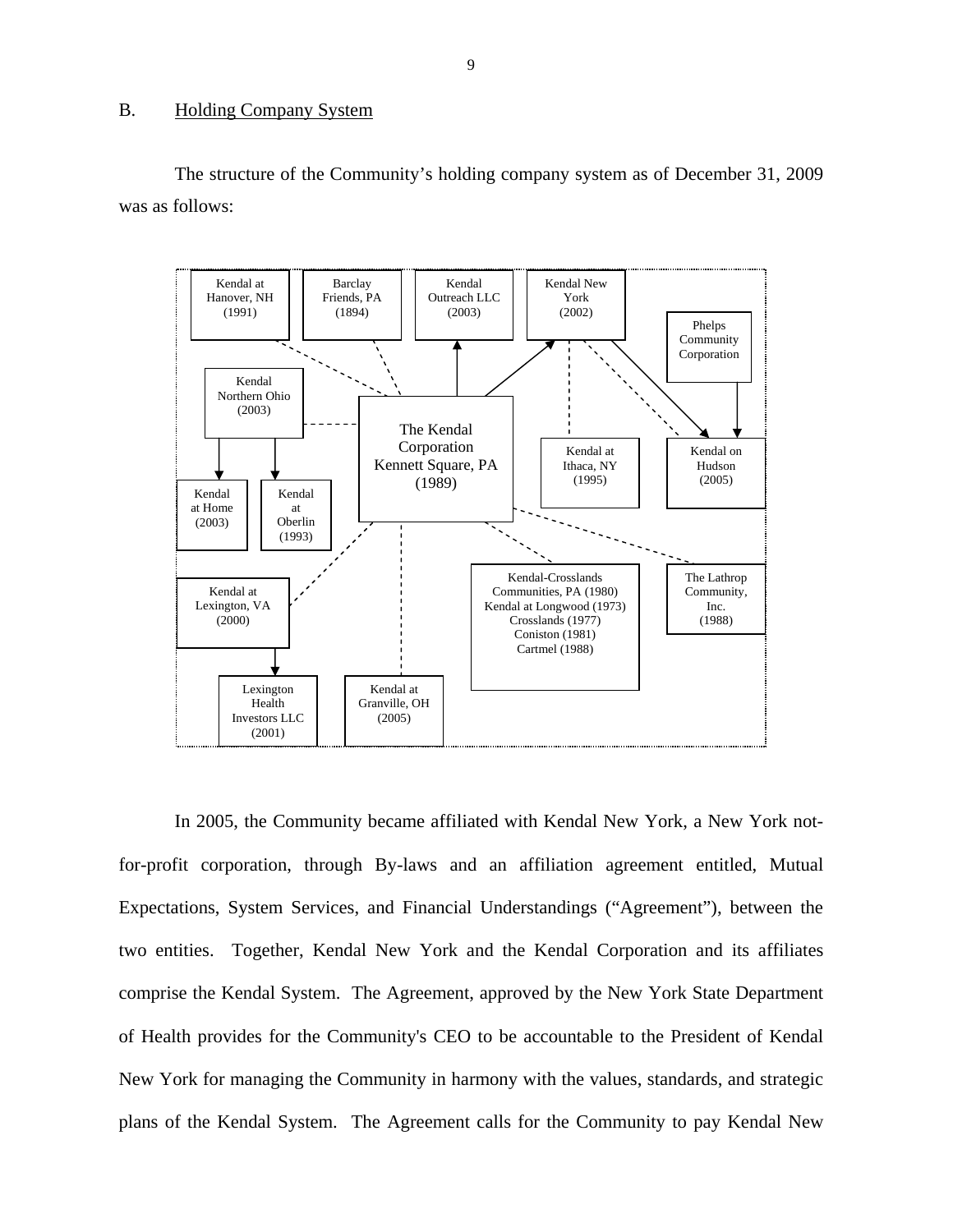York a system fee. This fee is for the usage of the Kendal name and for basic services such as operational support, administration support and IT and benefits management.

Pursuant to the Agreement, Kendal New York must approve the election of Board members of the Community and any amendments to the articles of incorporation or specific sections of the Community's By-laws. Furthermore, Kendal New York must approve changes in corporate purpose, the substance of resident contracts, the incurrence of debt of a specified value, the purchase, sale, lease, disposition or improvement(s) of any real estate of a specified value and the dissolution, merger with another entity or division or acquiring control of another entity.

#### C. Occupancy Rates

The following reflects the occupancy rates at each year-end of the examination period for each of the facilities within the Community:

|                          | <u>2006</u> | <u>2007</u> | <u>2008</u> | 2009  |
|--------------------------|-------------|-------------|-------------|-------|
| Independent living units | 97.2%       | 98.1%       | 97.2%       | 95.8% |
| Adult care facility      | 86.1%       | 83.3%       | 84.9%       | 75.0% |
| Skilled nursing facility | 97.1%       | 97.1%       | 92.5%       | 97.1% |

The occupancy rate of the independent living units was relatively stable during the examination period. The occupancy rate for the adult care units was stable during most of the examination period, except in 2009 when the rate decreased to 75% from 84.9%. This decrease was attributed to the normal fluctuation in the continuum of care to the residents of the Community. The skilled nursing facility occupancy rate was also relatively stable during the examination period.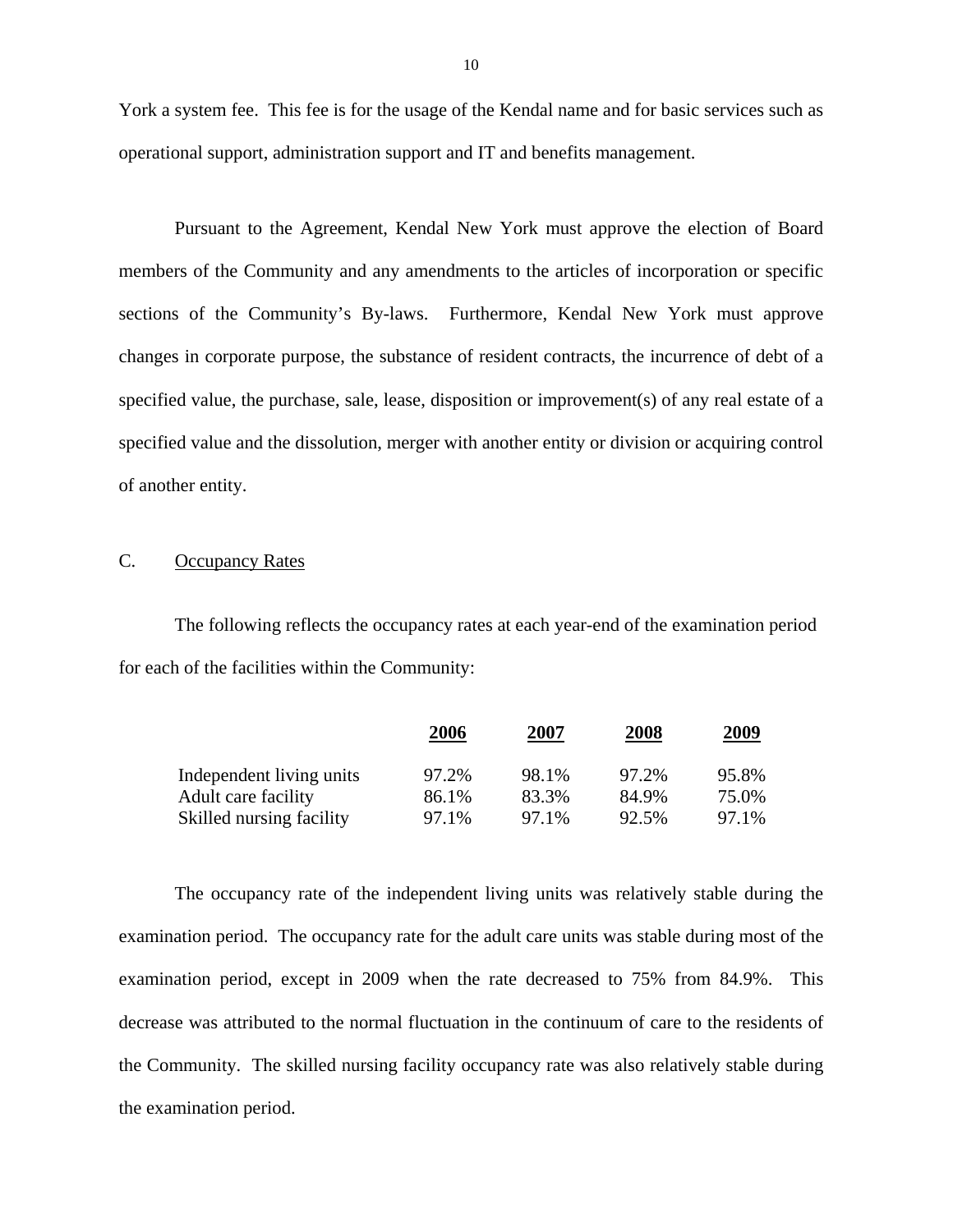#### <span id="page-12-0"></span>D. Disaster Recovery/Business Continuity Plans

The Community maintains business continuity and disaster recovery plans which provide for the essential maintenance of services to the Community's residents in the event of a disaster.

#### E. Disclosure Statement

In the Community's disclosure statement to its residents and prospective residents, on page 9, under item L, the second sentence in bold provides for *"a statement in the changes in scope of or the rates for care or services provided"* and Kendal stated as *"not applicable."* 

Section 4606(8) of the New York Public Health Law states the following in part, relative to the information which an operating CCRC must provide to its residents and prospective residents:

> "...a statement of the changes in the scope of or the rates for care or services provided".

Also under item L, on page 9 of the disclosure statement, the third sentence in bold type provides for "*tables showing the frequency and average dollar amounts of increases in periodic rates at each facility for the previous five years or a shorter period if in operation for less than five years."* Instead of providing the average dollar amount at this item, Kendal provided a percentage of each increase in the periodic rates for the previous five years.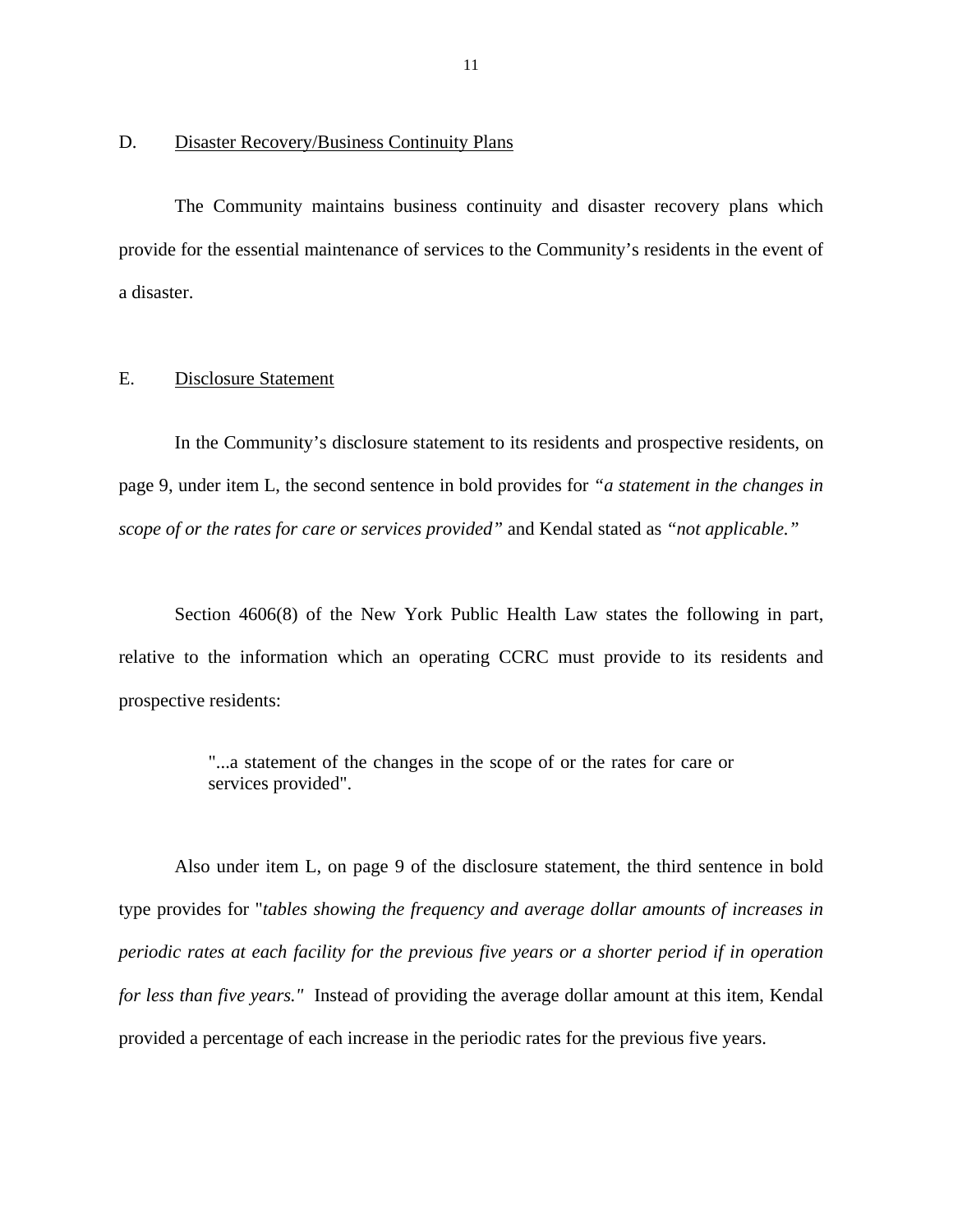According to Section 4606(8) of the New York Public Health Law in part, an operating CCRC should include the following within its disclosure statement:

> "...tables showing the frequency and average dollar amount of each increase in periodic rates at each such facility for the previous five years or such shorter period as the facility may have been operated by the provider".

It is recommended that, if there are no changes in the Community's scope of coverages, the Community provide the rates and the average dollar amount of each rate increase for the previous five years within the applicable areas of its disclosure statement, as required by Section 4606(8) of the New York Public Health Law.

In the Community's standard information sheet, the title and the introductory paragraphs on page 12 are in 11 point font size, not the 12 point font size required by Section 4606(14) of the New York Public Health Law.

Section 4606(14) of the New York Public Health Law states in part:

"The standard information sheet shall be... in twelve point type."

It is recommended that the Community maintain in its standard information sheet, 12 point font size, as required by Section 4606(14) of the New York Public Health Law.

Also, in the standard information sheet, there was no indication as to whether the skilled nursing facility beds were on-site or off-site.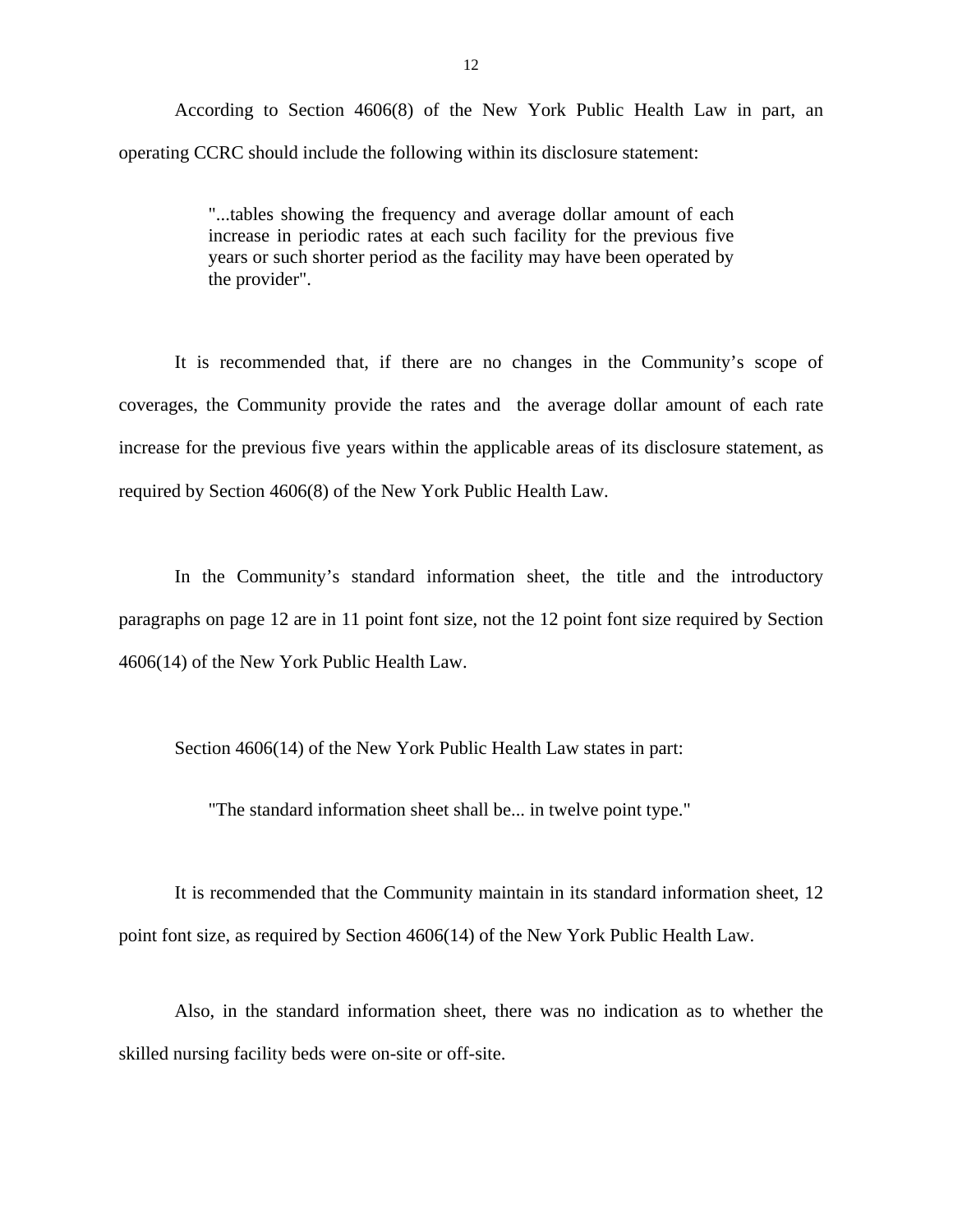Section 4606(14)(c) of the New York Public Health Law states in part:

"The number and types of...nursing home beds and whether such beds are on-site or off-site."

It is recommended that the Community indicate whether its nursing beds are on-site or off-site in its standard information sheet, as required by Section 4606(14)(c) of the New York Public Health Law.

Furthermore, a standard information sheet was not included in Kendal's marketing brochure.

Section 4606(14) of the New York Public Health Law states in part:

"...the operator shall prepare a standard information sheet for each approved continuing care retirement community, which must be approved by the department of health, distributed with the community's marketing materials."

It is recommended that the Community include an approved standard information sheet in its marketing brochure, as required by Section 4606(14) of the New York Public Health Law.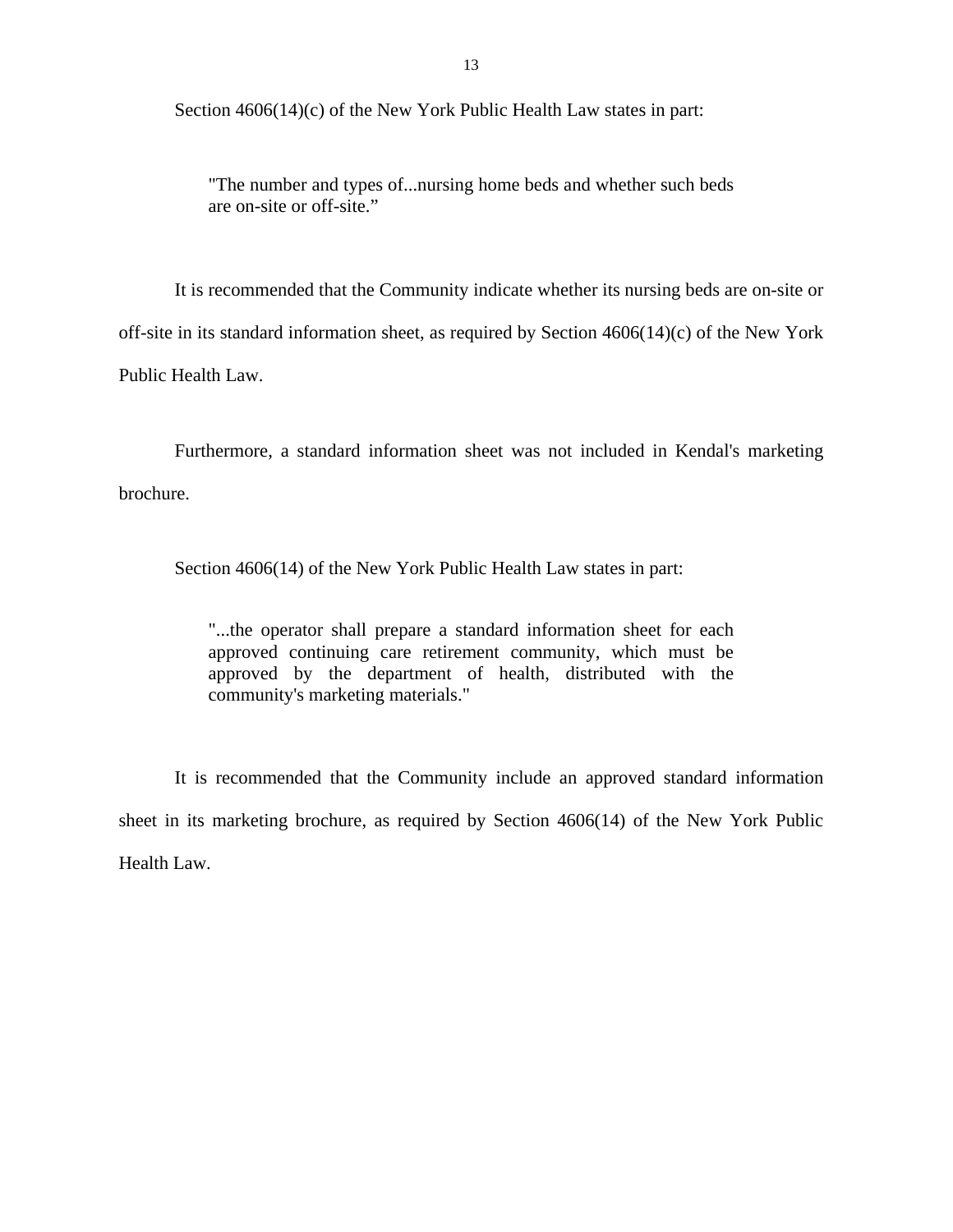#### **3. FINANCIAL STATEMENTS**

#### A. Balance Sheet

The following shows the assets, liabilities and surplus as determined by this examination as of December 31, 2008. It is the same as the actuarial balance sheet reported by the Community presented on a statutory actuarial basis pursuant to Department Regulation No. 140 (11 NYCRR 350):

| Assets                                    | Examination          | Community            |
|-------------------------------------------|----------------------|----------------------|
| Cash and invested assets                  | \$24,984,000         | \$24,984,000         |
| Accounts receivable and prepaid expenses  | 2,019,000            | 2,019,000            |
| Land                                      | 2,572,000            | 2,572,000            |
| <b>Building</b>                           | 45,788,000           | 45,788,000           |
| Furniture, fixtures and equipment         | 6,061,000            | 6,061,000            |
| Accumulated depreciation                  | (12,691,000)         | (12,691,000)         |
| Deferred financing costs                  | 732,000              | 732,000              |
| Long term debt                            | (21,830,000)         | (21,830,000)         |
| <b>Total assets</b>                       | \$47,635,000         | \$47,635,000         |
| Liabilities                               |                      |                      |
| Actuarial reserve                         | \$48,125,000         | \$48,125,000         |
| Adjustment for release of                 |                      |                      |
| excess in retrospective reserve           | (488,000)            | (488,000)            |
| <b>Total liabilities</b>                  | \$47,637,000         | 47,637,000<br>\$     |
| Total net surplus                         | \$<br>$\overline{0}$ | \$<br>$\overline{0}$ |
| Total liabilities and net surplus         | 47,637,000<br>\$     | 47,637,000           |
| Ratio of net surplus to total liabilities | 0%                   | $0\%$                |

**Note:** It should be noted that the asset values herein are reported on a statutory actuarial basis. As such, the values differ from the certified financial statements prepared by the Community's certified public accountants.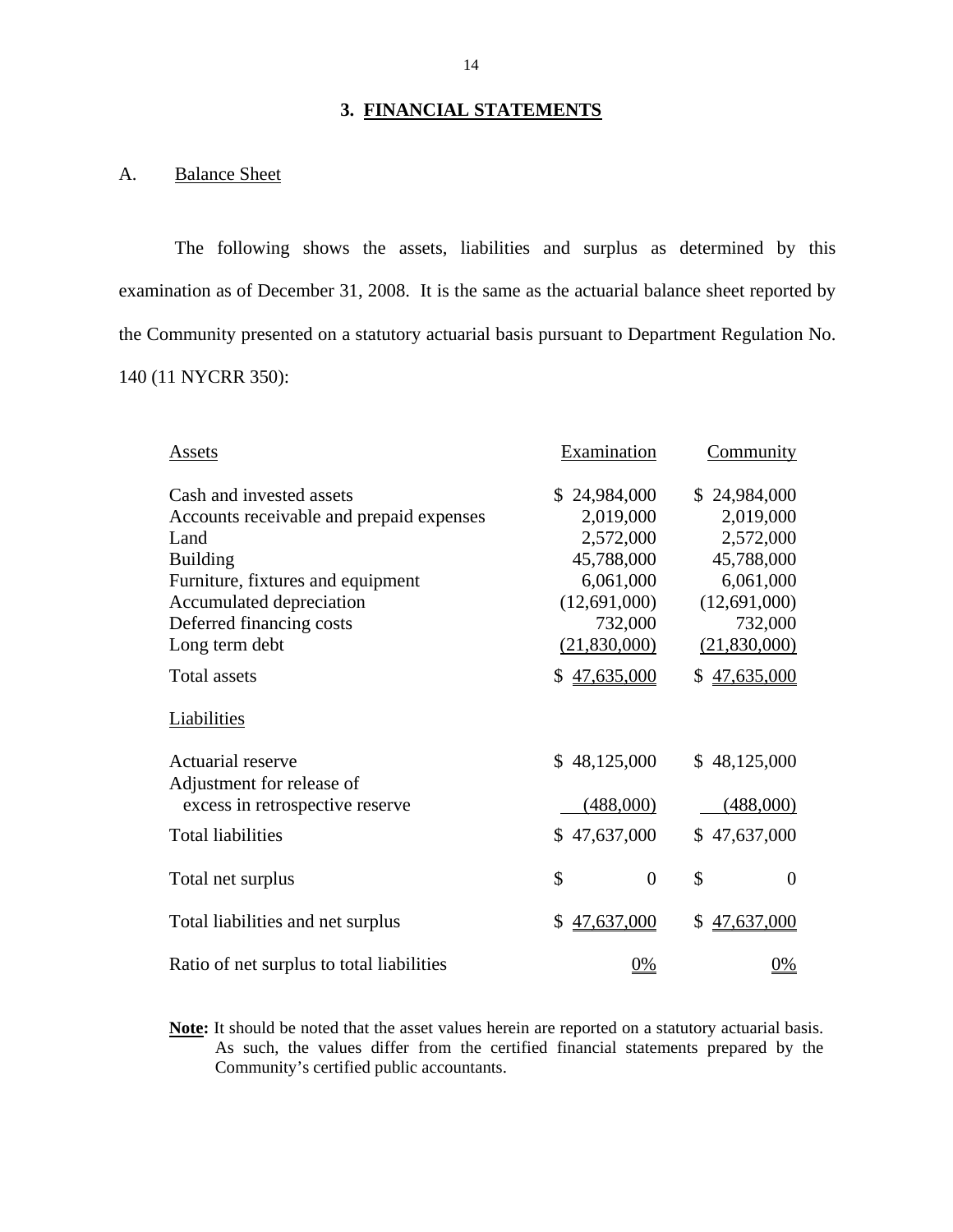B. Statement of Revenue, Expenses and Change in Actuarial Surplus

The statement of revenue and expenses is presented on a statutory modified GAAP basis for the three-year examination period January 1, 2006 through December 31, 2008.

## Revenue

| Monthly maintenance fess              | \$47,670,857 |              |
|---------------------------------------|--------------|--------------|
| Other revenue from residents          | 889,021      |              |
| Earned entrance fees (net of refunds) | 13,223,121   |              |
| Patient revenue from nonresidents     | 973,926      |              |
| Interest and dividend income          | 3,242,807    |              |
| Net realized capital gains            | 454,105      |              |
| Aggregate write-ins for other         |              |              |
| operating revenue                     | 551,854      |              |
| Total revenue                         |              | \$67,005,691 |
| <b>Expenses</b>                       |              |              |
| Interest expense                      | \$4,040,893  |              |
| Facility and dining expenses          | 18,076,941   |              |
| Health expenses                       | 14, 103, 393 |              |
| Administration expenses               | 13,398,505   |              |
| Depreciation and amortization charges | 7,655,999    |              |
| Real estate taxes                     | 4,112,541    |              |
| NYS health facilities assessment      | 278,702      |              |
| Total expenses                        |              | \$61,666,972 |
| Net income                            |              | \$5,338,718  |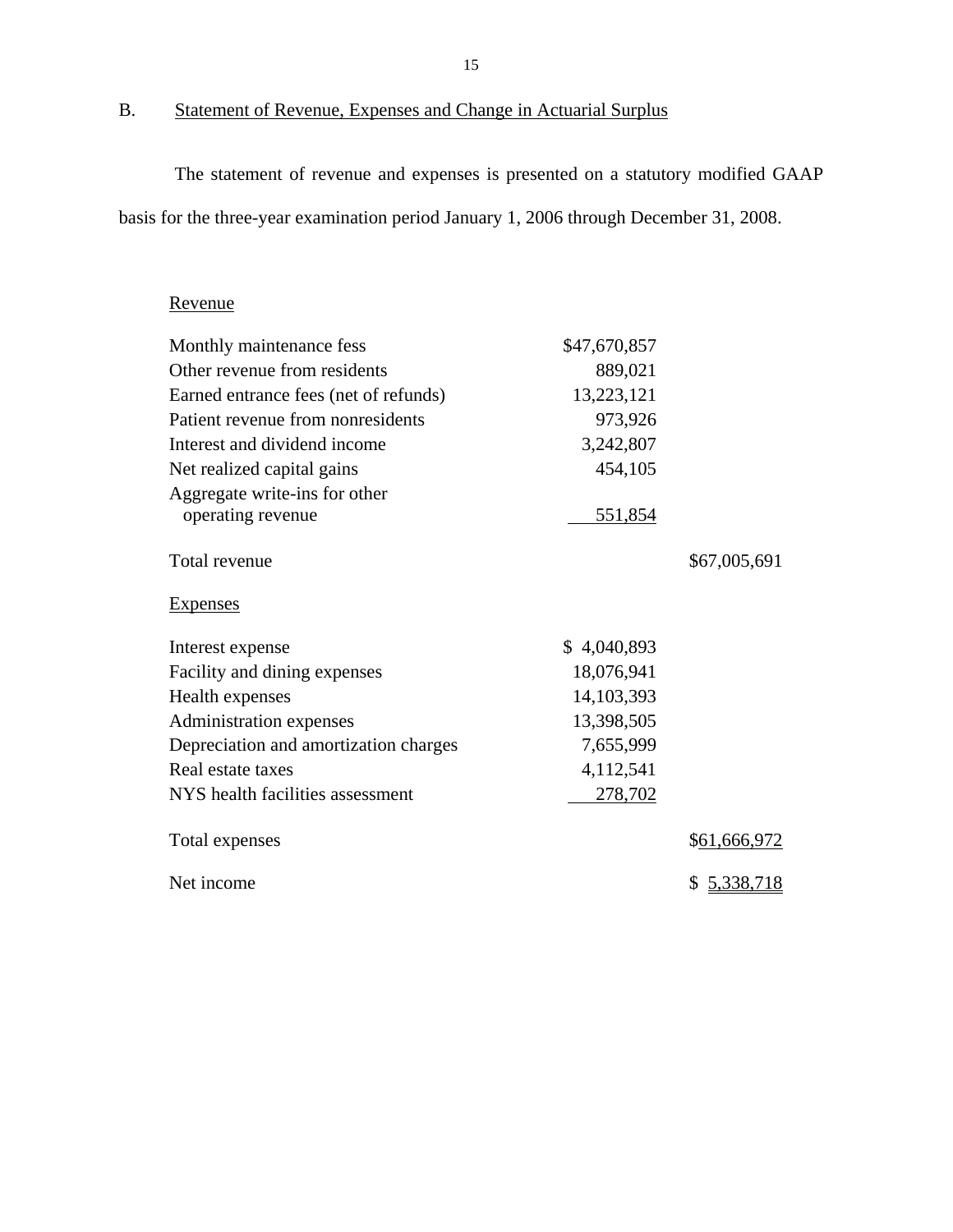## Change in Actuarial Surplus

Actuarial surplus was unchanged during the three-year actuarial examination period January 1, 2006 through December 31, 2008, detailed as follows:

| Surplus, per report on examination, as<br>of December 31, 2005      |                            |                             | \$                                   |
|---------------------------------------------------------------------|----------------------------|-----------------------------|--------------------------------------|
|                                                                     | Gains in<br><b>Surplus</b> | Losses in<br><b>Surplus</b> |                                      |
| Net income                                                          | \$5,338,718                |                             |                                      |
| Net realized and<br>unrealized capital loss                         |                            | 768,721<br>S                |                                      |
| Change in paid-in<br>and contributed capital                        | 125,435                    |                             |                                      |
| Aggregate write-ins for<br>other changes in net assets              | 727,557                    |                             |                                      |
| Statutory adjustment<br>as per examination<br>Net increase/decrease | $\Omega$                   | 5,422,989                   |                                      |
| actuarial surplus                                                   |                            |                             | $\begin{matrix} 0 \\ 0 \end{matrix}$ |
| Surplus, per report on examination, as                              |                            |                             |                                      |
| of December 31, 2008                                                |                            |                             |                                      |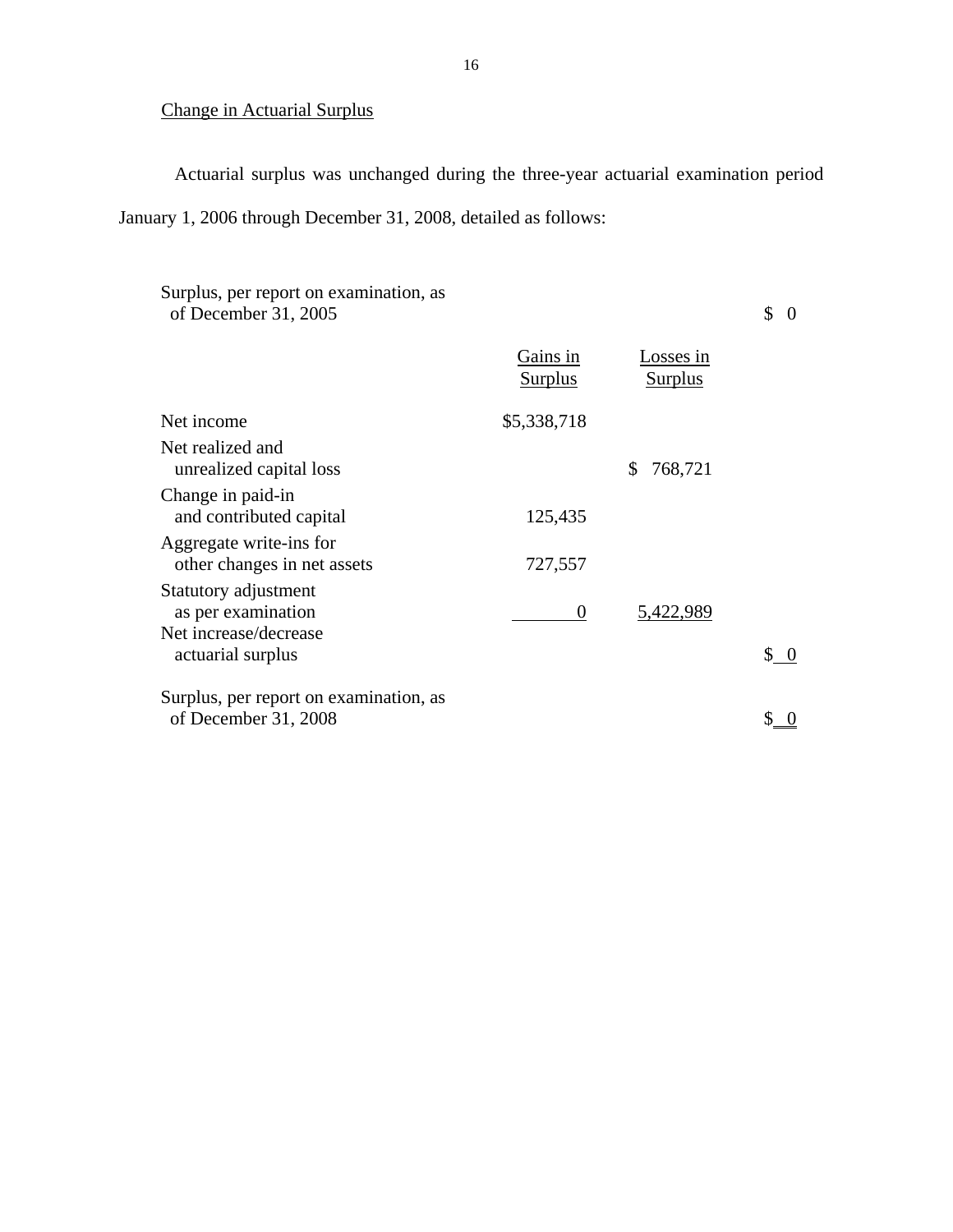## **4**. **COMPLIANCE WITH PRIOR REPORT ON EXAMINATION**

<span id="page-18-0"></span>The prior report on examination as of December 31, 2005 contained no comments or recommendations.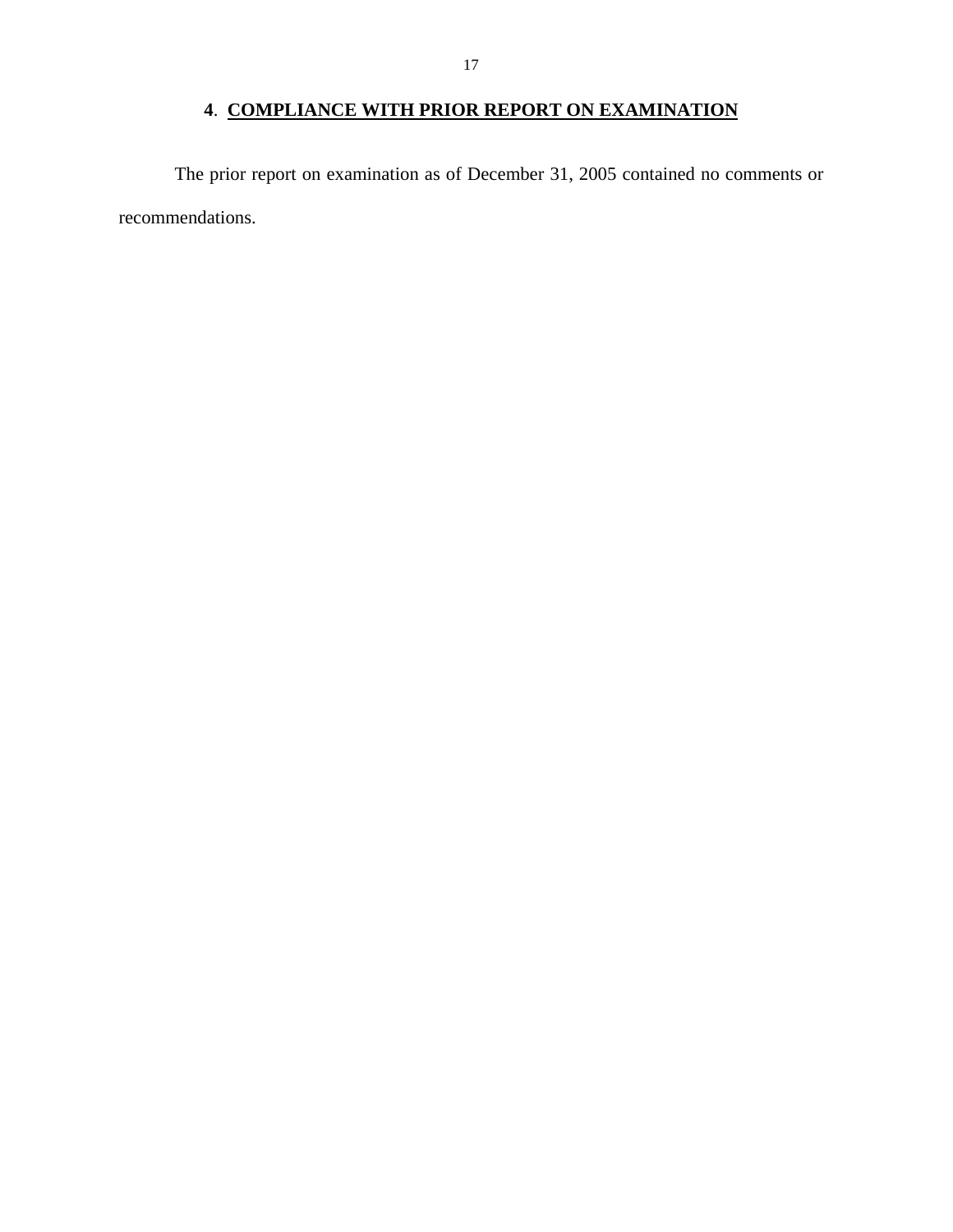#### **5**. **SUMMARY OF COMMENTS AND RECOMMENDATIONS**

#### **ITEM** PAGE NO.

#### Management

A. <u>Management</u><br>It is recommended that the Community report in its filed annual statements only those Board members who are actually on the Board of Directors as of the filing date of the annual statement. 7

#### **Disclosure Statement**

- B. Disclosure Statement<br>i. It is recommended that, if there are no changes in the Community's scope of coverages, the Community provide the rates and the average dollar amount of each rate increase for the previous five years within the applicable areas of its disclosure statement, as required by Section 4606(8) of the New York Public Health Law 12
	- ii. It is recommended that the Community maintain in its standard information sheet, 12 point font size, as required by Section 4606(14) of the New York Public Health Law. 12
	- iii. It is recommended that the Community indicate whether its nursing beds are on-site or off-site in its standard information sheet, as required by Section  $4606(14)(c)$  of the New York Public Health Law. 13
	- iv. It is recommended that the Community include an approved standard information sheet in its marketing brochure, as required by Section 4606(14) of the New York Public Health Law. 13